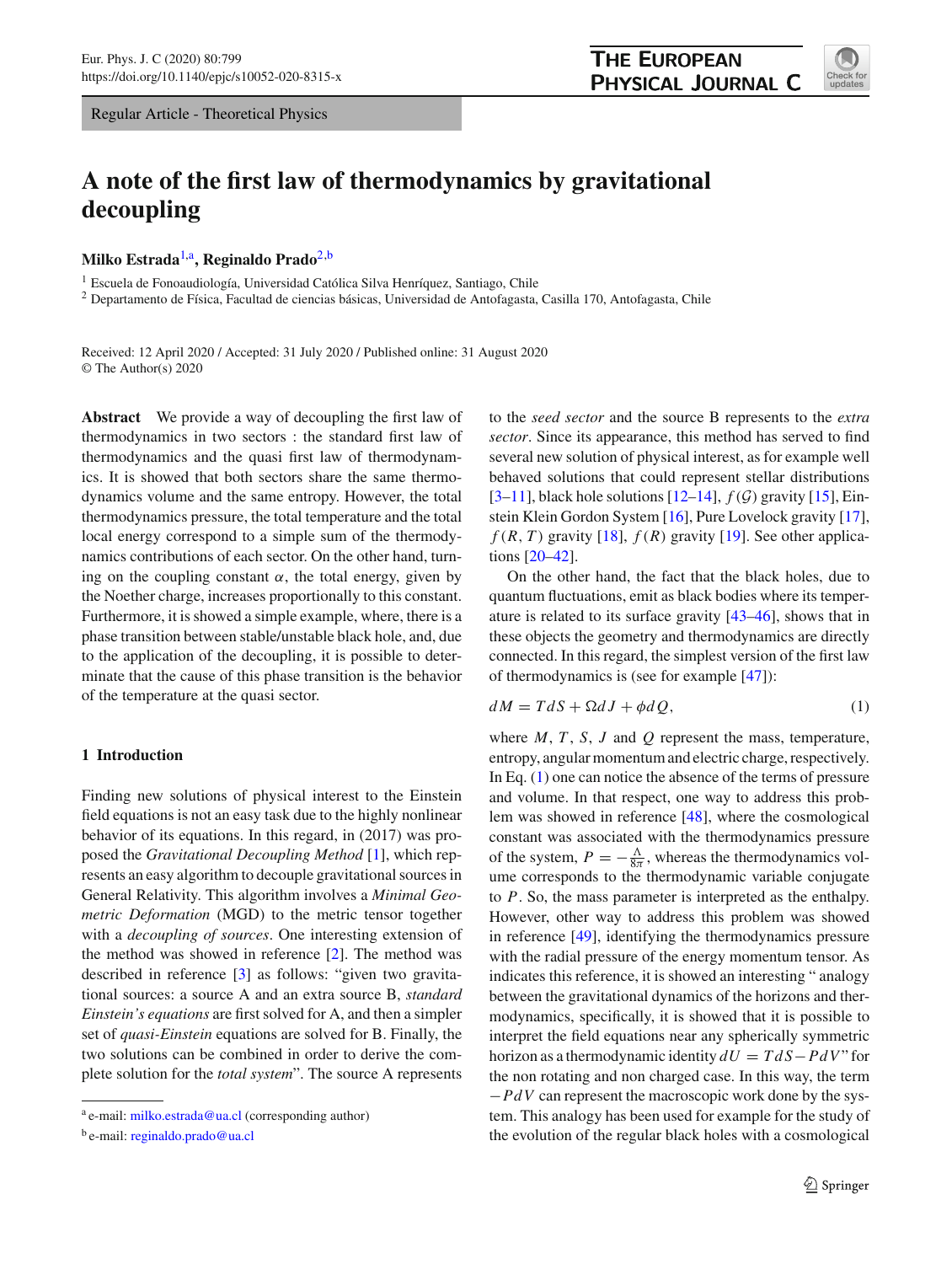horizon in theories of Lovelock with a unique ground state [\[50](#page-7-6)], the study of regular black hole thermodynamics in Einstein Hilbert theory [\[51\]](#page-7-7), stationary axis-symmetric space time and time dependent evolving horizons [\[49\]](#page-7-5), generic Lovelock theory [\[52](#page-7-8)]. See also [\[53](#page-7-9)[–55\]](#page-7-10).

In this work, inspired by the gravitational decoupling method, where the equations of motion are characterized by the standard Einstein's equations and the quasi Einstein equations, we write the equations of motion as a thermodynamics identity  $dU = T dS - P dV$ , which, in analogous way to the mentioned method, will be characterized by two sectors, namely, the *standard first law* and the *quasi first law*. We will determine, as consequence of the application of the algorithm, which thermodynamics quantities are shared for both sectors and which quantities of the total system correspond to a simple sum of the quantities of each sector. Furthermore, by mean of an example, where the energy density of the seed sector correspond to the Hayward model [\[56](#page-7-11)] and the energy density of the extra sector correspond to the Dymnikova model [\[57](#page-7-12)], we will test the thermodynamics behavior of each sector and the total system.

# **2 The Einstein field equations for multiple sources**

In this section, we will show the Einstein field equations for multiple sources. The seed energy momentum tensor  $T_{\mu\nu}$ is coupled to an additional source  $\theta_{\mu\nu}$ , whose coupling is proportional to the constant  $\alpha$  and causes anisotropic effects on the self gravitating system [\[10](#page-6-12)]. As indicates reference [\[3](#page-6-2)], this additional source can contain new fields, like scalar, vector and tensor fields. So, the energy momentum is:

<span id="page-1-0"></span>
$$
T_{\mu\nu} = \bar{T}_{\mu\nu} + \alpha \theta_{\mu\nu},\tag{2}
$$

where the conservation law is:

$$
\nabla_{\nu}T^{\mu\nu}=0.\tag{3}
$$

Taken account an energy momentum tensor of the form  $T_v^{\mu}$  = diag( $-\rho$ , *p<sub>r</sub>*, *p*<sub>θ</sub>, *p*<sub>θ</sub>, ...) and a seed energy momentum tensor of the form  $\bar{T}_{\nu}^{\mu} = \text{diag}(-\bar{\rho}, \bar{p}_r, \bar{p}_\theta, \bar{p}_\theta, \ldots)$ , from Eq. [\(2\)](#page-1-0) it is straightforward to note that:

$$
\rho = \bar{\rho} - \alpha \theta_0^0 \tag{4}
$$

$$
p_r = \bar{p}_r + \alpha \theta_1^1 \tag{5}
$$

$$
p_{\theta} = \bar{p}_{\theta} + \alpha \theta_2^2 \tag{6}
$$

The Einstein field equations, in natural units, correspond to

<span id="page-1-5"></span>
$$
G^{\mu}_{\nu} = 8\pi T^{\mu}_{\nu}.
$$
\n<sup>(7)</sup>

We will study the following spherically symmetric space time:

<span id="page-1-2"></span>
$$
ds^{2} = -\mu(r)dt^{2} + \mu(r)^{-1}dr^{2} + r^{2}d\Omega_{2}^{2}.
$$
 (8)

It is worth to mention that the form of this metric has the two following consequences on the energy momentum tensor through the Einstein field equations :

$$
T_t^t = T_r^r \tag{9}
$$

$$
T^{\theta}_{\theta} = T^{\phi}_{\phi},\tag{10}
$$

which implies that

<span id="page-1-7"></span><span id="page-1-1"></span>
$$
\rho = -p_r \tag{11}
$$

$$
p_{\theta} = p_{\phi}.\tag{12}
$$

To accomplish the condition [\(11\)](#page-1-1) it is imposed in arbitrarily way that

<span id="page-1-9"></span><span id="page-1-8"></span>
$$
\bar{\rho} = -\bar{p}_r \text{ ,and} \tag{13}
$$

$$
\theta_0^0 = \theta_1^1. \tag{14}
$$

In this way, the  $(t - t)$  and  $(r - r)$  components of the Einstein field equations are similar and are given by:

<span id="page-1-6"></span>
$$
8\pi \bar{\rho} - 8\pi \alpha \theta_0^0 = \frac{1 - \mu}{r^2} - \frac{\mu'}{r},\tag{15}
$$

where  $\prime$  denotes derivation respect to the radial coordinate.

<span id="page-1-4"></span>On the other hand, the conservation law has the form:

$$
\bar{p}'_r + \frac{2}{r} (\bar{p}_r - \bar{p}_t) \n+ \alpha \left( (\theta_1^1)' + \frac{2}{r} (\theta_1^1 - \theta_2^2) \right) = 0.
$$
\n(16)

As indicates the reference [\[1\]](#page-6-0), due that, in the limit  $\alpha \to 0$ , the geometry of the line element [\(8\)](#page-1-2) is associate with the geometry of the seed perfect fluid, and its respective Bianchi identities are satisfied, the seed energy momentum tensor is conserved, *i.e.* :  $\nabla_{\nu} \bar{T}^{\mu\nu} = 0$ :

<span id="page-1-3"></span>
$$
\bar{p}'_r + \frac{2}{r}(\bar{p}_r - \bar{p}_t) = 0,\t\t(17)
$$

and, by inserting Eq.  $(17)$  into Eq.  $(16)$ , it is easily to see that the extra source is also conserved, *i.e.*  $\nabla_{\nu} \theta^{\mu \nu} = 0$ :

<span id="page-1-10"></span>
$$
(\theta_1^1)' + \frac{2}{r}(\theta_1^1 - \theta_2^2) = 0,
$$
\n(18)

thus, each source is separately conserved.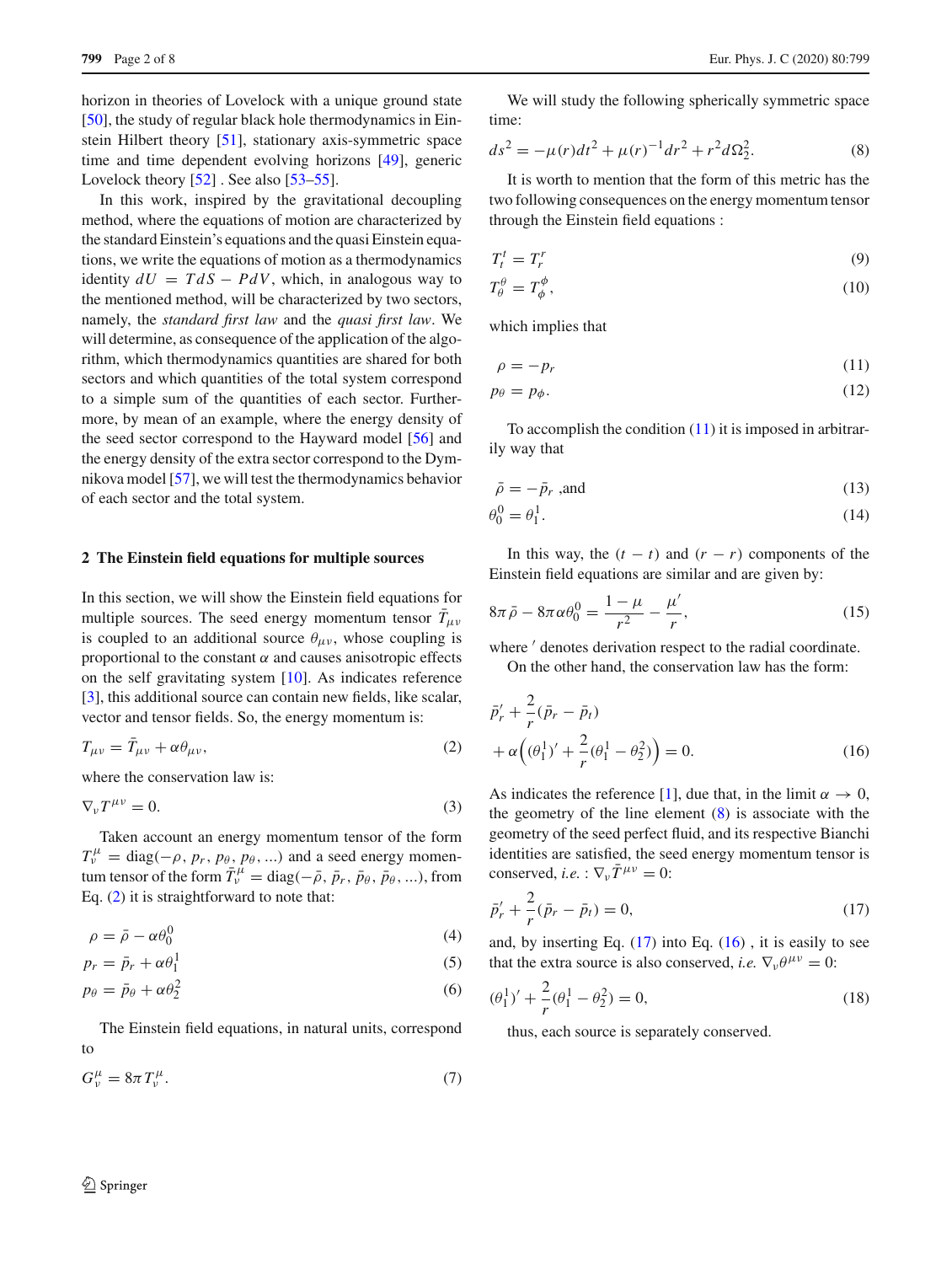# **3 A brief review of the gravitational decoupling method**

As was said in the introduction, the gravitational decoupling method applies a decoupling of the gravitational sources, Eq. [\(2\)](#page-1-0), together with the *Minimal Geometric Deformation* (MGD) of the space time (explained below).

We will call *seed solution* to the solution of the Einstein field Eq. [\(7\)](#page-1-5) with  $\alpha = 0$ . In our case the seed solution is written as the following spherically symmetric and static line element

<span id="page-2-0"></span>
$$
ds^{2} = -\bar{\mu}(r)dt^{2} + \bar{\mu}(r)^{-1}dr^{2} + r^{2}d\Omega_{2}^{2}.
$$
 (19)

It is easy to check that the equations of motion are given by the Eq. [\(15\)](#page-1-6) with  $\alpha = 0$  and  $\mu = \bar{\mu}$ , whereas, the conservation equation is given by the Eq. [\(17\)](#page-1-3). A complete analysis of the gravitational decoupling method when de metric components  $g_{tt} \neq g_{rr}^{-1}$  can be found in references [\[1,](#page-6-0)[3\]](#page-6-2).

Turning on the parameter  $\alpha$ , the effects of the source  $\theta_{\mu\nu}$ appear on the seed solution. These effects are encoded in the geometric deformation undergone by the seed fluid geometry in Eq.  $(19)$  as follows:

<span id="page-2-1"></span>
$$
\mu(r) \to \bar{\mu}(r) + \alpha g(r). \tag{20}
$$

This last is known as the Minimal Geometric Deformation. MGD was initially proposed in references [\[58](#page-7-13),[59\]](#page-7-14) for the study of brane world models [\[60](#page-7-15)[–62](#page-7-16)] and was extended to the study of black hole solutions [\[63\]](#page-7-17). Other applications in references [\[64](#page-7-18)[–66\]](#page-7-19).

Replacing Eq.  $(20)$  into the Eq.  $(15)$ , under the assumptions  $(11)$ ,  $(12)$ ,  $(13)$  and  $(14)$ , the system splits into two sets of equations:

– The *standard Einstein equations*for a seed solution (with  $\alpha = 0$ ) given by:

$$
8\pi\bar{\rho} = \frac{1-\bar{\mu}}{r^2} - \frac{\bar{\mu}'}{r},\qquad(21)
$$

and the respective conservation equation [\(17\)](#page-1-3).

– The terms of order α give rise to the following *quasi-Einstein equations* [\[1\]](#page-6-0), which include the source  $\theta_{\mu\nu}$ :

$$
-8\pi\theta_0^0 = \frac{-g}{r^2} - \frac{g'}{r},\qquad(22)
$$

and the respective conservation equation [\(18\)](#page-1-10).

#### **4 Decoupling the first law of thermodynamics**

In order to analyse the thermodynamics, we will follow one scheme analogous to the above mentioned method, but, unlike the previous case, following the idea of the references [\[49](#page-7-5),[54\]](#page-7-20), we will study the behavior of the equations of motion at the black hole horizon, and thus, these equations will be write as two sectors analogous to the first law of thermodynamics. Will call  $r = a$  to the generic horizon, where  $\mu(a) = 0$ . The first step, following reference [\[49\]](#page-7-5), is, identify the thermodynamics pressure with the radial pressure of the fluid perfect,

$$
P_{tot} = p_r = \bar{p}_r + \alpha \theta_1^1
$$
  

$$
P_{tot} = P_s + \alpha P_q,
$$
 (23)

where  $\bar{p}_r = P_s$  and  $\theta_0^0 = P_q$ , and, using the conditions [\(13\)](#page-1-8) and [\(14\)](#page-1-9), evaluating the equations of motion [\(15\)](#page-1-6) at  $r = a$ 

<span id="page-2-2"></span>
$$
4\pi a^2 (P_s + \alpha P_q) = \frac{u'}{2} a - \frac{1}{2}.
$$
 (24)

Next, also following [\[49](#page-7-5)], we consider two horizons whose values are *a* and  $a + da$ , thus, multiplying Eq. [\(24\)](#page-2-2) by *da*:

<span id="page-2-4"></span>
$$
(P_s + \alpha P_q)d\left(\frac{4}{3}\pi a^3\right) = \left(\frac{\mu'}{4\pi}\right)d\left(\frac{4\pi a^2}{4}\right) - d\left(\frac{a}{2}\right).
$$
\n(25)

To test the role of the constant  $\alpha$ , we will apply the MGD to the geometry. Turning on  $\alpha$ , the effects of the source  $\theta_{\mu\nu}$ appear on the seed solution. These effects are encoded in the geometric deformation undergone by the seed fluid by the Eq. [\(20\)](#page-2-1).

Thus, it is direct to see that the Eq.  $(15)$  can be written as:

<span id="page-2-3"></span>
$$
\mu = \bar{\mu} + \alpha g = 1 - \frac{2}{r} \Big( m_s(r) + \alpha \cdot m_q(r) \Big), \tag{26}
$$

where

$$
m_s(r) = \int 4\pi r^2 \bar{\rho} dr,\tag{27}
$$

$$
m_q(r) = -\int 4\pi r^2 \theta_0^0 dr,\tag{28}
$$

and

$$
\bar{\mu}(r) = 1 - \frac{2}{r} m_s(r) \tag{29}
$$

$$
g(r) = -\frac{2}{r}m_q(r).
$$
 (30)

To ensure an asymptotically flat behavior, must be imposed that:

<span id="page-2-6"></span><span id="page-2-5"></span>
$$
\lim_{r \to \infty} m_s(r) = M_s \tag{31}
$$

$$
\lim_{r \to \infty} m_q(r) = M_q,\tag{32}
$$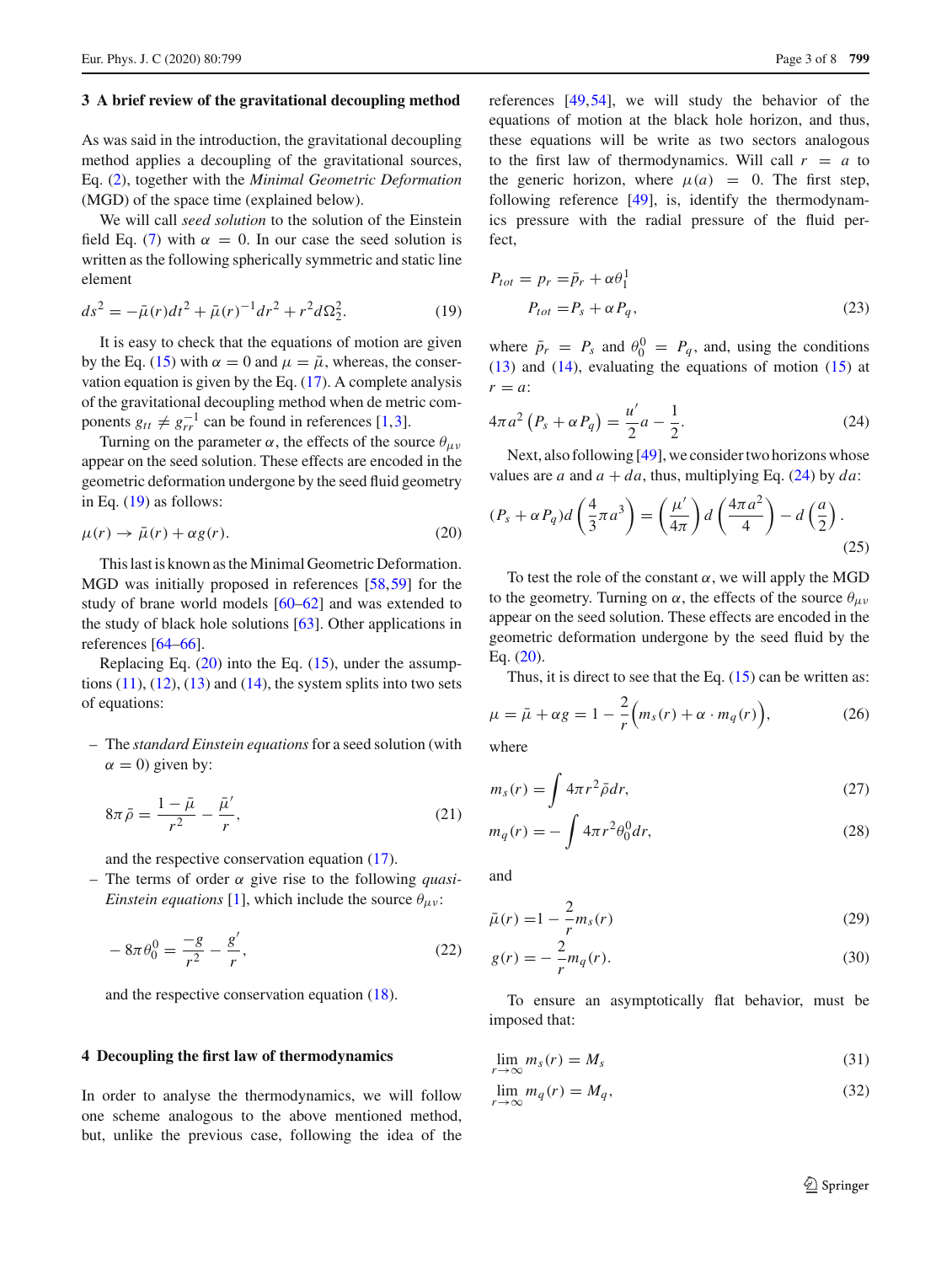also

$$
\lim_{r \to \infty} \frac{d}{dr} m_s(r) = 0 \tag{33}
$$

$$
\lim_{r \to \infty} \frac{d}{dr} m_q(r) = 0,\tag{34}
$$

Thus, replacing [\(26\)](#page-2-3) at  $r = a$ , where  $\mu(a) = 0$ :

<span id="page-3-0"></span>
$$
\frac{a}{2} = m_s(a) + \alpha \cdot m_q(a). \tag{35}
$$

Thus, inserting Eqs.  $(20)$  and  $(35)$  into Eq.  $(25)$ , the system splits into the following sets of equations:

– The *standard firs law of thermodynamics* of order  $\alpha^0$ , which is analogous to the standard Einstein equations:

$$
P_s d\left(\frac{4}{3}\pi a^3\right) = \left(\frac{\bar{\mu}'}{4\pi}\right) d\left(\frac{4\pi a^2}{4}\right) - d\left(m_s(a)\right). \tag{36}
$$

This equation has the form of the first law of thermodynamics  $PdV = TdS - dU$ , where each term is identified as:

Thermodynamics Pressure = 
$$
P_s
$$
 (37)

Volume = 
$$
\frac{4}{3}\pi a^3
$$
 (38)

Temperature = 
$$
T_s = \frac{\bar{\mu}'}{4\pi}
$$
 (39)

Entropy 
$$
=\frac{4\pi a^2}{4} = \frac{Area}{4}
$$
 (40)

$$
Local Energy = U_s^{loc} = m_s(a)
$$
 (41)

It is worth to mention that our thermodynamics variables obtained coincide with the previously known in literature. The thermodynamics volume coincide with the geometric volume, the temperature is the well known expression and the entropy follows the area's law. The energy  $m_s(a)$  corresponds to a local definition of energy, at  $r = a$ , given by reference [\[50](#page-7-6)]. In the vacuum case, where  $\bar{\rho} = \theta_{\nu}^{\mu} = 0$ , the solution [\(26\)](#page-2-3) has the form  $\mu = 1 - 2M/r$  and the local energy coincide with the energy of the Schwarzschild black hole,  $a/2 = M$ .

These thermodynamics variables  $P_s$ ,  $T_s$  and  $U_s^{loc}$  represent the contribution of the standard sector to the total pressure, total temperature and total local energy of the black hole. These ones do not represent the pressure, temperature and local energy of an independent black hole.

– The *quasi first law of thermodynamics* of order α, which is analogous to the quasi Einstein equations:

$$
P_q d\left(\frac{4}{3}\pi a^3\right) = \left(\frac{g'}{4\pi}\right) d\left(\frac{4\pi a^2}{4}\right) - d\left(m_q(a)\right). \tag{42}
$$

This equation also has the form of the first law of thermodynamics,  $PdV = TdS - dU$ , and each term is identified as:

$$
Thermodynamics \, \text{Pressure} = P_q \tag{43}
$$

Volume = 
$$
\frac{4}{3}\pi a^3
$$
 (44)

Temperature = 
$$
T_q = \frac{g'}{4\pi}
$$
 (45)

Entropy 
$$
=\frac{4\pi a^2}{4} = \frac{Area}{4}
$$
 (46)

$$
Local Energy = U_q^{loc} = m_q(a), \qquad (47)
$$

where, in a similar way to the previous case, all the thermodynamics variables coincide with the previously known in the literature.

Also, these thermodynamics variables  $P_q$ ,  $T_q$  and  $U_q^{loc}$  represent the contribution of the quasi sector to the total pressure, total temperature and total local energy of the black hole. These ones do not represent the pressure, temperature and local energy of an independent black hole.

# 4.1 Some remarks

From the previous analysis one can remark some properties:

– The total thermodynamics pressure, total temperature and total local energy correspond to a simple sum of the thermodynamics contributions of each sector

<span id="page-3-2"></span><span id="page-3-1"></span>
$$
P_{tot} = P_s + \alpha P_q \tag{48}
$$

<span id="page-3-3"></span>
$$
T_{tot} = T_s + \alpha T_q \tag{49}
$$

$$
U_{tot}^{loc} = U_s^{loc} + \alpha U_q^{loc}
$$
 (50)

So, as was said above, it is worth to mention that the temperatures  $T_s$  and  $T_q$  represent the contribution of each sector (standard and quasi) to the total temperature of black hole and, do not represent the temperature of one independent black hole. The same occurs with the pressure and energy.

– Both sectors share the same thermodynamics volume and entropy.

As was said above,  $U_{tot}^{loc}$  corresponds to a local definition of energy, located at  $r = a$  [\[50\]](#page-7-6). However, the total energy of the system must be computed by the Noether charge [\[67](#page-7-21)], by mean of the Komar formula [\[68\]](#page-7-22).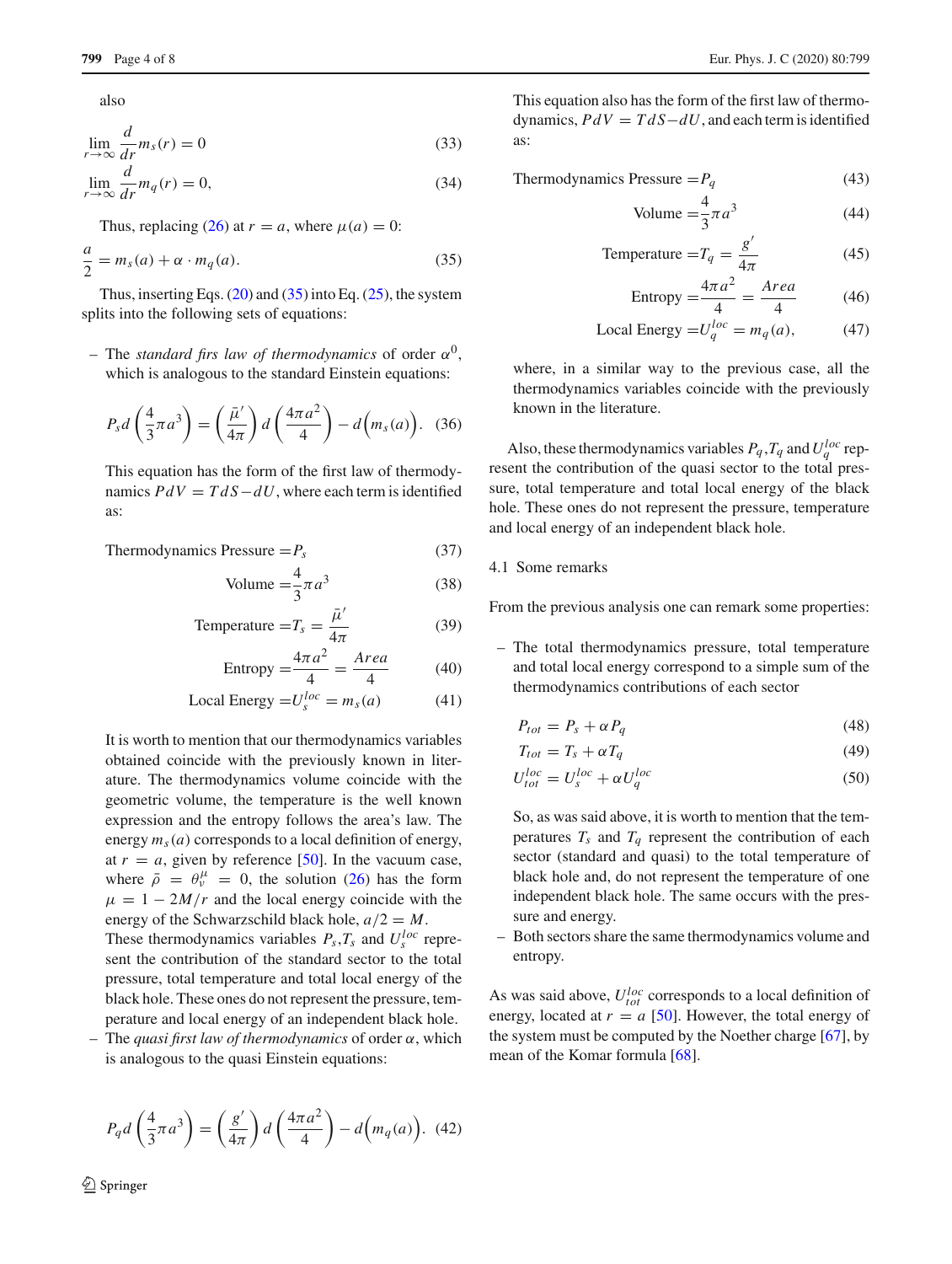$$
E \propto \lim_{r \to \infty} K(\xi) =
$$
  
= 
$$
\lim_{r \to \infty} \frac{1}{8\pi} \frac{d}{dr} \mu(r) r^2 \int d\Omega_2
$$
  
= 
$$
\frac{1}{2} (M_s + \alpha \cdot M_q),
$$
 (51)

where  $\xi$  is a timelike Killing vector. Thus, the total energy is proportional to the Komar formula [\[68](#page-7-22)]. After a regularization, based on the inclusion of the boundary terms in the action [\[67](#page-7-21)], can be obtained that:

<span id="page-4-6"></span>
$$
E = M_s + \alpha \cdot M_q. \tag{52}
$$

At infinity, our local definitions of energy coincide with the total energy. Thus, other important result of our decoupling of the first law of thermodynamics is that: The total energy corresponds to the contribution of the Noether charge of each sector. So, turning on the coupling constant  $\alpha$ , the total energy increases proportionally to this constant.

# **5 A simple example**

As a simple example, we choose a seed and a extra source, such that, near the origin, the mass functions behave as:

$$
m_s(r)\Big|_{r\approx 0} \approx C_1 r^3\tag{53}
$$

$$
m_q(r)\Big|_{r\approx 0} \approx C_2 r^3. \tag{54}
$$

This one implies that near the origin the geometry behaves as a de Sitter space time, where the invariants of curvature have finite values, and thus, unlike the singular Schwarzschild solution, the geometry is regular near the origin. These models are called *regular black holes* [\[69,](#page-7-23)[70\]](#page-7-24).

The seed source is given by the Hayward model [\[56](#page-7-11)]:

<span id="page-4-2"></span>
$$
\rho(r) = \frac{1}{2\pi} \frac{3Q^2 M_s^2}{(2Q^2 M_s + r^3)^2},\tag{55}
$$

where *Q* is a constant. The mass function is:

<span id="page-4-4"></span>
$$
m_s(r) = \frac{M_s r^3}{r^3 + 2M_s Q^2}.
$$
\n(56)

On the other hand, the extra source is given by the Dymnikova model [\[51\]](#page-7-7):

<span id="page-4-3"></span>
$$
\theta_0^0(r) = -\frac{M_q \exp(-r^3/R^3)}{(4/3)\pi R^3},\tag{57}
$$

where  $R$  is a constant. The mass function is:

<span id="page-4-5"></span>
$$
m_q(r) = M_q \left( 1 - \exp(-r^3/R^3) \right).
$$
 (58)

It is direct to check that the conditions  $(53)$  and  $(54)$  are fulfilled, an thus, this model is suited to represent a regular



<span id="page-4-7"></span>**Fig. 1** Behavior of  $M_s$  parameter for  $\alpha = Q = R = 1$ ,  $M_q = 0.7$ 

black hole. It is worth to mention that the combination of both energy density models, [\(55\)](#page-4-2) and [\(57\)](#page-4-3), provides a new model of regular black holes, inserting Eqs. [\(56\)](#page-4-4) and [\(58\)](#page-4-5) into Eq. [\(26\)](#page-2-3)

$$
\mu = 1 - \frac{2}{r} \left( \frac{M_s r^3}{r^3 + 2M_s Q^2} + \alpha \cdot M_q \left( 1 - \exp(-r^3 / R^3) \right) \right). \tag{59}
$$

<span id="page-4-0"></span>On the other hand, also it is direct to check that the conditions [\(31\)](#page-2-5) and [\(32\)](#page-2-6) are fulfilled. This one ensures that the total energy corresponds to the contribution of the Noether charge of each sector, equation [\(52\)](#page-4-6).

<span id="page-4-1"></span>In the figure [1](#page-4-7) one can check the existence of one critical value of  $M_s = M_*$ , which corresponds to the minimum value on the curve, where there is an extremal black hole, where the internal horizon  $a = r_-\$  and black hole horizon  $a = r_+$ coincide. On the other hand, for  $M_s > M_*$  there are two horizons, namely, the internal horizon *r*<sup>−</sup> and the black hole horizon  $r_{+}$ . This behavior is generic for other values of the parameters.

Figures [2](#page-5-0) (a), [2\(](#page-5-0)b) and 2(c) display the behavior of the contributions  $T_s$  and  $T_q$  and the total temperature  $T_{tot}$ , respectively. This behavior is generic for other values of the parameters. One can check that the temperature vanishes at the extremal case [\[71\]](#page-7-25).  $T_s$  and  $T_q$  are contributions to the total temperature  $T_{tot}$ , where, this last is always positive. The total temperature has a local maximum, located at  $r_{+} = r_{max}$ . One can check that this inflection point is due to the behavior of the contribution of the quasi sector,  $T_q$ , which vanishes after this point. Using the standard definition of the heat capacity:

$$
C = T_{tot} \frac{\partial S}{\partial r_+} \left( \frac{\partial T_{tot}}{\partial r_+} \right)^{-1},\tag{60}
$$

it is direct to see that the sign of the specific heat depend only on the factor  $\frac{\partial T_{tot}}{\partial T_{tot}}$  $\frac{\partial^2 f(t)}{\partial r_+}$ . So in the point  $r_+ = r_{max}$ , where this derivative vanishes, there is a phase transition. At the left side of  $r_{+} = r_{max}$  this derivative is positive and the heat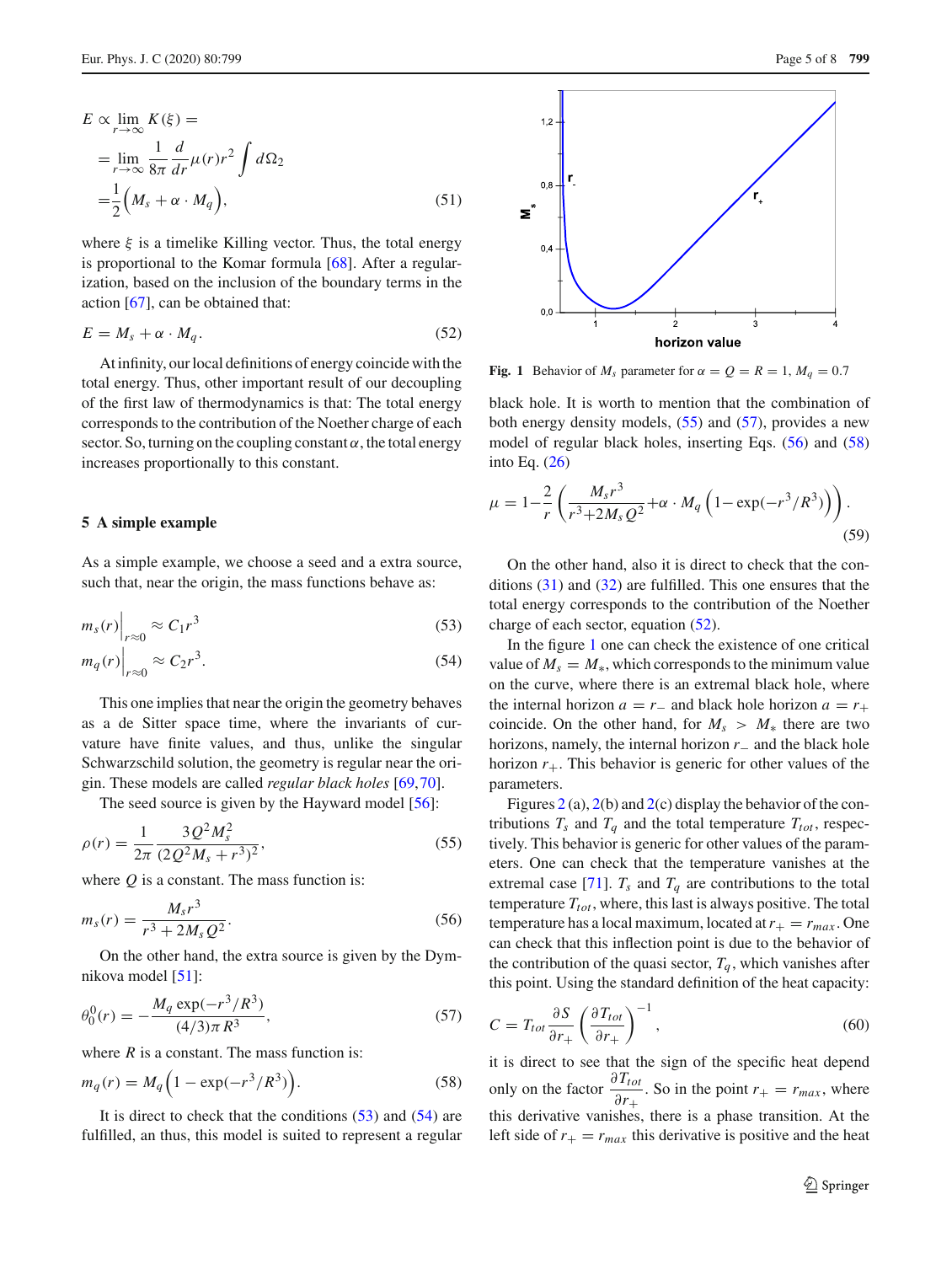

<span id="page-5-0"></span>**Fig. 2** Behavior of  $T_s$ ,  $T_q$  and  $T_{tot}$  for  $\alpha = Q = R = 1$ ,  $M_q = 0.7$ 

capacity is positive, *i.e* the black hole is stable. However, at the right side of  $r_{+} = r_{max}$  this derivative is negative and the heat capacity is negative, *i.e* the black hole is unstable.

# **6 Conclusion and discussion**

In this work is showed that, a direct consequence of the splitting of the equations of motion of one spherically symmetric space time, in an analogue way to the gravitational decoupling method, is the decoupling of the first law of thermodynamics in two sectors, called, the standard first law of thermodynamics, and the quasi first law of thermodynamics. This is achieved, following the approximation of the reference [\[49](#page-7-5)], where the equations of motion are evaluated at the horizon  $r = a$ .

Each sector is written as a thermodynamics identity  $PdV = TdS - dU$ . In this respect, both sectors share the same thermodynamics volume and the same entropy. The total thermodynamics pressure, total temperature and total local energy correspond to a simple sum of the thermodynamics contributions of each sector, Eqs. [\(48\)](#page-3-1), [\(49\)](#page-3-2) and [\(50\)](#page-3-3). Other interesting result is that the total energy corresponds to the contribution of the Noether charge of each sector, Eq. [\(52\)](#page-4-6). Thus, turning on the coupling constant  $\alpha$ , the total energy increases proportionally to this constant.

In both sectors, the terms corresponding to the identity  $PdV = TdS - dU$  coincide with the previously known in literature. The thermodynamics volume coincide with the geometric volume, the temperature is the well known expression and the entropy follows the area's law. The local definition of energy coincide with the definition of the reference [\[50](#page-7-6)].

Finally, it is provided one example, where the seed source and the extra sources correspond to the Hayward model [\[56\]](#page-7-11) and the Dymnikova model [\[57\]](#page-7-12), respectively. It is worth to mention that this combination provides a new model of regular black hole. It is showed that the total temperature has an inflection point where there is a phase transition between stable/unstable black hole. Thus, due to the application of the decoupling, it is possible to determinate that this phase transition occurs due to the behavior of the temperature contribution at the quasi sector.

**Data Availability Statement** This manuscript has no associated data or the data will not be deposited. [Authors' comment: This is a theoretical work and no experimental data were used.]

**Open Access** This article is licensed under a Creative Commons Attribution 4.0 International License, which permits use, sharing, adaptation, distribution and reproduction in any medium or format, as long as you give appropriate credit to the original author(s) and the source, provide a link to the Creative Commons licence, and indicate if changes were made. The images or other third party material in this article are included in the article's Creative Commons licence, unless indi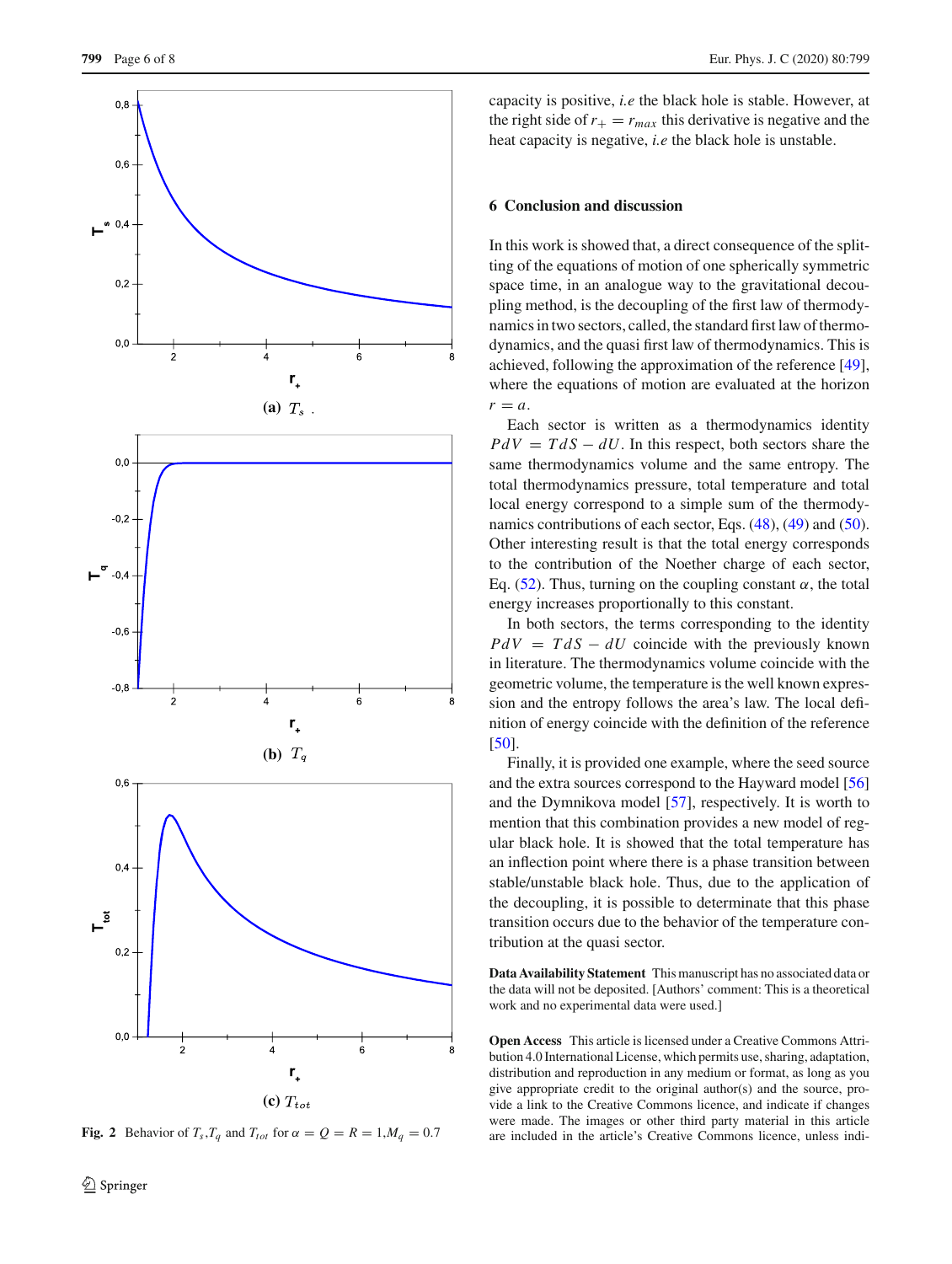cated otherwise in a credit line to the material. If material is not included in the article's Creative Commons licence and your intended use is not permitted by statutory regulation or exceeds the permitted use, you will need to obtain permission directly from the copyright holder. To view a copy of this licence, visit [http://creativecomm](http://creativecommons.org/licenses/by/4.0/) [ons.org/licenses/by/4.0/.](http://creativecommons.org/licenses/by/4.0/) Funded by SCOAP<sup>3</sup>.

# **References**

- <span id="page-6-0"></span>1. J. Ovalle, Decoupling gravitational sources in general relativity: from perfect to anisotropic fluids. Phys. Rev. D **95**(10), 104019 (2017). [https://doi.org/10.1103/PhysRevD.95.](https://doi.org/10.1103/PhysRevD.95.104019) [104019.](https://doi.org/10.1103/PhysRevD.95.104019) [arXiv:1704.05899](http://arxiv.org/abs/1704.05899)
- <span id="page-6-1"></span>2. J. Ovalle, Decoupling gravitational sources in general relativity: The extended case. Phys. Lett. B **788**, 213–218 (2019). [https://doi.](https://doi.org/10.1016/j.physletb.2018.11.029) [org/10.1016/j.physletb.2018.11.029.](https://doi.org/10.1016/j.physletb.2018.11.029) [arXiv:1812.03000](http://arxiv.org/abs/1812.03000)
- <span id="page-6-2"></span>3. J. Ovalle, R. Casadio, R. da Rocha, A. Sotomayor, Anisotropic solutions by gravitational decoupling. Eur. Phys. J. C **78**(2), 122 (2018). [https://doi.org/10.1140/epjc/s10052-018-5606-6.](https://doi.org/10.1140/epjc/s10052-018-5606-6) [arXiv:1708.00407](http://arxiv.org/abs/1708.00407)
- 4. L. Gabbanelli, A. Rincon, C. Rubio, Gravitational decoupled anisotropies in compact stars. Eur. Phys. J. C **78**(5), 370 (2018). [https://doi.org/10.1140/epjc/s10052-018-5865-2.](https://doi.org/10.1140/epjc/s10052-018-5865-2) [arXiv:1802.08000](http://arxiv.org/abs/1802.08000)
- 5. M. Estrada, F. Tello-Ortiz, A new family of analytical anisotropic solutions by gravitational decoupling. Eur. Phys. J. Plus **133**(11), 453 (2018). [https://doi.org/10.1140/epjp/i2018-12249-9.](https://doi.org/10.1140/epjp/i2018-12249-9) [arXiv:1803.02344](http://arxiv.org/abs/1803.02344)
- 6. C.L. Heras, P. Leon, Using MGD gravitational decoupling to extend the isotropic solutions of Einstein equations to the anisotropical domain. Fortschr. Phys. **66**(7), 1800036 (2018). [https://doi.org/10.](https://doi.org/10.1002/prop.201800036) [1002/prop.201800036.](https://doi.org/10.1002/prop.201800036) [arXiv:1804.06874](http://arxiv.org/abs/1804.06874)
- 7. M. Sharif, S. Sadiq, Gravitational Decoupled Charged Anisotropic Spherical Solutions. Eur. Phys. J. C **78**(5), 410 (2018). [https://doi.](https://doi.org/10.1140/epjc/s10052-018-5894-x) [org/10.1140/epjc/s10052-018-5894-x.](https://doi.org/10.1140/epjc/s10052-018-5894-x) [arXiv:1804.09616](http://arxiv.org/abs/1804.09616)
- 8. E. Morales, F. Tello-Ortiz, Charged anisotropic compact objects by gravitational decoupling. Eur. Phys. J. C **78**(8), 618 (2018). [https://](https://doi.org/10.1140/epjc/s10052-018-6102-8) [doi.org/10.1140/epjc/s10052-018-6102-8.](https://doi.org/10.1140/epjc/s10052-018-6102-8) [arXiv:1805.00592](http://arxiv.org/abs/1805.00592)
- 9. E. Morales, F. Tello-Ortiz, Compact Anisotropic Models in General Relativity by Gravitational Decoupling. Eur. Phys. J. C **78**(10), 841 (2018). [https://doi.org/10.1140/epjc/](https://doi.org/10.1140/epjc/s10052-018-6319-6) [s10052-018-6319-6.](https://doi.org/10.1140/epjc/s10052-018-6319-6) [arXiv:1808.01699](http://arxiv.org/abs/1808.01699)
- <span id="page-6-12"></span>10. M. Estrada, R. Prado, The Gravitational decoupling method: the higher dimensional case to find new analytic solutions. Eur. Phys. J. Plus **134**(4), 168 (2019). [https://doi.org/10.1140/epjp/](https://doi.org/10.1140/epjp/i2019-12555-8) [i2019-12555-8.](https://doi.org/10.1140/epjp/i2019-12555-8) [arXiv:1809.03591](http://arxiv.org/abs/1809.03591)
- <span id="page-6-3"></span>11. S.K. Maurya, F. Tello-Ortiz, Generalized relativistic anisotropic compact star models by gravitational decoupling. Eur. Phys. J. C **79**(1), 85 (2019). [https://doi.org/10.1140/epjc/](https://doi.org/10.1140/epjc/s10052-019-6602-1) [s10052-019-6602-1](https://doi.org/10.1140/epjc/s10052-019-6602-1)
- <span id="page-6-4"></span>12. J. Ovalle, R. Casadio, Rd Rocha, A. Sotomayor, Z. Stuchlik, Black holes by gravitational decoupling. Eur. Phys. J. **C78**(11), 960 (2018)
- 13. E. Contreras, P. Bargueño, Minimal Geometric Deformation in asymptotically (A-)dS space-times and the isotropic sector for a polytropic black hole. Eur. Phys. J. C **78**(12), 985 (2018). [https://](https://doi.org/10.1140/epjc/s10052-018-6472-y) [doi.org/10.1140/epjc/s10052-018-6472-y.](https://doi.org/10.1140/epjc/s10052-018-6472-y) [arXiv:1809.09820](http://arxiv.org/abs/1809.09820)
- <span id="page-6-5"></span>14. E. Contreras, A. Rincon, P. Bargueño, A general interior anisotropic solution for a BTZ vacuum in the context of the Minimal Geometric Deformation decoupling approach. Eur. Phys. J. C **79**(3), 216 (2019). [https://doi.org/10.1140/epjc/](https://doi.org/10.1140/epjc/s10052-019-6749-9) [s10052-019-6749-9.](https://doi.org/10.1140/epjc/s10052-019-6749-9) [arXiv:1902.02033](http://arxiv.org/abs/1902.02033)
- <span id="page-6-6"></span>15. M. Sharif, S. Saba, Gravitational decoupled anisotropic solutions in *f* (*mathcalG*) gravity. Eur. Phys. J. C **78**(11), 921 (2018). [https://](https://doi.org/10.1140/epjc/s10052-018-6406-8) [doi.org/10.1140/epjc/s10052-018-6406-8.](https://doi.org/10.1140/epjc/s10052-018-6406-8) [arXiv:1811.08112](http://arxiv.org/abs/1811.08112)
- <span id="page-6-7"></span>16. J. Ovalle, R. Casadio, R. da Rocha, A. Sotomayor, Z. Stuchlik, Einstein-Klein-Gordon system by gravitational decoupling. EPL **124**(2), 20004 (2018). [https://doi.org/10.1209/0295-5075/](https://doi.org/10.1209/0295-5075/124/20004) [124/20004.](https://doi.org/10.1209/0295-5075/124/20004) [arXiv:1811.08559](http://arxiv.org/abs/1811.08559)
- <span id="page-6-8"></span>17. M. Estrada, A way of decoupling gravitational sources in pure Lovelock gravity. Eur. Phys. J. C **79**(11), 918 (2019). [https://doi.](https://doi.org/10.1140/epjc/s10052-019-7444-6) [org/10.1140/epjc/s10052-019-7444-6.](https://doi.org/10.1140/epjc/s10052-019-7444-6) [arXiv:1905.12129](http://arxiv.org/abs/1905.12129)
- <span id="page-6-9"></span>18. S.K. Maurya, F. Tello-Ortiz, Charged anisotropic compact star in  $f(R, T)$  gravity: A minimal geometric deformation gravitational decoupling approach. Phys. Dark Univ. **27**, 100442 (2020). [https://](https://doi.org/10.1016/j.dark.2019.100442) [doi.org/10.1016/j.dark.2019.100442.](https://doi.org/10.1016/j.dark.2019.100442) [arXiv:1905.13519](http://arxiv.org/abs/1905.13519)
- <span id="page-6-10"></span>19. M. Sharif, A. Waseem, Effects of Charge on Gravitational Decoupled Anisotropic Solutions in f(R) Gravity. Chin. J. Phys. **60**, 426–439 (2019). [https://doi.org/10.1016/j.cjph.2019.05.016.](https://doi.org/10.1016/j.cjph.2019.05.016) [arXiv:1906.07559](http://arxiv.org/abs/1906.07559)
- <span id="page-6-11"></span>20. E. Contreras, Minimal Geometric Deformation: the inverse problem. Eur. Phys. J. C **78**(8), 678 (2018). [https://doi.org/10.1140/](https://doi.org/10.1140/epjc/s10052-018-6168-3) [epjc/s10052-018-6168-3.](https://doi.org/10.1140/epjc/s10052-018-6168-3) [arXiv:1807.03252](http://arxiv.org/abs/1807.03252)
- 21. G. Panotopoulos, A. Rincon, Minimal Geometric Deformation in a cloud of strings. Eur. Phys. J. C **78**(10), 851 (2018). [https://doi.](https://doi.org/10.1140/epjc/s10052-018-6321-z) [org/10.1140/epjc/s10052-018-6321-z.](https://doi.org/10.1140/epjc/s10052-018-6321-z) [arXiv:1810.08830](http://arxiv.org/abs/1810.08830)
- 22. E. Contreras, Gravitational decoupling in  $2 + 1$  dimensional space-times with cosmological term. Class. Quantum Gravity **36**(9), 095004 (2019). [https://doi.org/10.1088/1361-6382/ab11e6.](https://doi.org/10.1088/1361-6382/ab11e6) [arXiv:1901.00231](http://arxiv.org/abs/1901.00231)
- 23. E. Contreras, P. Bargueño, Extended gravitational decoupling in 2 + 1 dimensional space-times. Class. Quantum Gravity **36**(21), 215009 (2019). [https://doi.org/10.1088/1361-6382/](https://doi.org/10.1088/1361-6382/ab47e2) [ab47e2.](https://doi.org/10.1088/1361-6382/ab47e2) [arXiv:1902.09495](http://arxiv.org/abs/1902.09495)
- 24. C. Las Heras, P. León, New algorithms to obtain analytical solutions of Einstein's equations in isotropic coordinates. Eur. Phys. J. C **79**(12), 990 (2019). [https://doi.org/10.1140/epjc/](https://doi.org/10.1140/epjc/s10052-019-7507-8) [s10052-019-7507-8.](https://doi.org/10.1140/epjc/s10052-019-7507-8) [arXiv:1905.02380](http://arxiv.org/abs/1905.02380)
- 25. L. Gabbanelli, J. Ovalle, A. Sotomayor, Z. Stuchlik, R. Casadio, A causal Schwarzschild-de Sitter interior solution by gravitational decoupling. Eur. Phys. J. C **79**(6), 486 (2019). [https://doi.org/10.](https://doi.org/10.1140/epjc/s10052-019-7022-y) [1140/epjc/s10052-019-7022-y.](https://doi.org/10.1140/epjc/s10052-019-7022-y) [arXiv:1905.10162](http://arxiv.org/abs/1905.10162)
- 26. S. Hensh, Z. Stuchlík, Anisotropic Tolman VII solution by gravitational decoupling. Eur. Phys. J. C **79**(10), 834 (2019). [https://doi.](https://doi.org/10.1140/epjc/s10052-019-7360-9) [org/10.1140/epjc/s10052-019-7360-9.](https://doi.org/10.1140/epjc/s10052-019-7360-9) [arXiv:1906.08368](http://arxiv.org/abs/1906.08368)
- 27. P. León, A. Sotomayor, Braneworld Gravity under gravitational decoupling. Fortschr. Phys. **67**(12), 1900077 (2019). [https://doi.](https://doi.org/10.1002/prop.201900077) [org/10.1002/prop.201900077.](https://doi.org/10.1002/prop.201900077) [arXiv:1907.11763](http://arxiv.org/abs/1907.11763)
- 28. V.A. Torres-Sànchez, E. Contreras, Anisotropic neutron stars by gravitational decoupling. Eur. Phys. J. C**79**(10), 829 (2019). [https://](https://doi.org/10.1140/epjc/s10052-019-7341-z) [doi.org/10.1140/epjc/s10052-019-7341-z.](https://doi.org/10.1140/epjc/s10052-019-7341-z) [arXiv:1908.08194](http://arxiv.org/abs/1908.08194)
- 29. A. Rincon, L. Gabbanelli, E. Contreras, F. Tello-Ortiz, Minimal geometric deformation in a Reissner-Nordström background. Eur. Phys. J. C **79**(10), 873 (2019). [https://doi.org/10.1140/epjc/](https://doi.org/10.1140/epjc/s10052-019-7397-9) [s10052-019-7397-9.](https://doi.org/10.1140/epjc/s10052-019-7397-9) [arXiv:1909.00500](http://arxiv.org/abs/1909.00500)
- 30. R. Casadio, E. Contreras, J. Ovalle, A. Sotomayor, Z. Stuchlick, Isotropization and change of complexity by gravitational decoupling. Eur. Phys. J. C **79**(10), 826 (2019). [https://doi.org/10.1140/](https://doi.org/10.1140/epjc/s10052-019-7358-3) [epjc/s10052-019-7358-3.](https://doi.org/10.1140/epjc/s10052-019-7358-3) [arXiv:1909.01902](http://arxiv.org/abs/1909.01902)
- 31. M. Sharif, S. Sadiq, 2+1-dimensional gravitational decoupled anisotropic solutions. Chin. J. Phys. **60**, 279–289 (2019). [https://](https://doi.org/10.1016/j.cjph.2019.05.018) [doi.org/10.1016/j.cjph.2019.05.018](https://doi.org/10.1016/j.cjph.2019.05.018)
- 32. K. Singh, S.K. Maurya, M.K. Jasim, F. Rahaman, Minimally deformed anisotropic model of class one space-time by gravitational decoupling. Eur. Phys. J. C **79**(10), 851 (2019). [https://doi.](https://doi.org/10.1140/epjc/s10052-019-7377-0) [org/10.1140/epjc/s10052-019-7377-0](https://doi.org/10.1140/epjc/s10052-019-7377-0)
- 33. G. Abellán, V. Torres, E. Fuenmayor, E. Contreras, Regularity condition on the anisotropy induced by gravitational decoupling in the